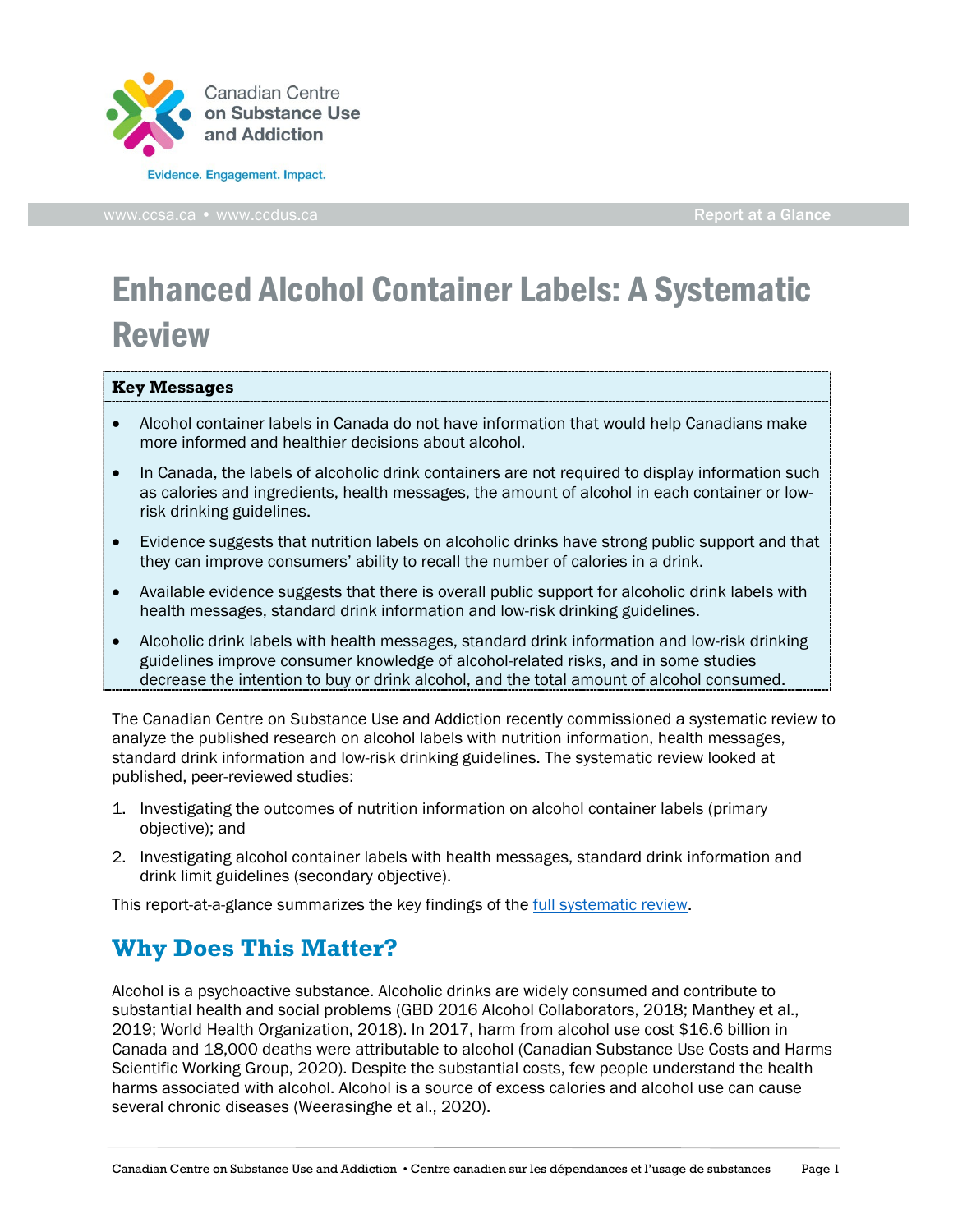Alcohol is a concentrated source of excess calories. It accounts for more than 10 percent of the daily calories of adults who consume alcohol in Canada, the United Kingdom and the United States (Butler et al., 2016; Kirkpatrick et al., 2019; Shelton & Knott, 2014; Sherk et al., 2019). Experts recommend limiting alcohol consumption to balance the number of calories consumed (Health Canada, 2019a; Ministry of Health, 2020; National Health and Medical Research Council, 2013).

In general, people who consume alcohol:

- Do not know the calorie content of alcoholic beverages;
- Pay less attention to liquid calories compared to calories from food;
- Drink alcohol in addition to other sources of calories; and
- May consume more overall calories than they realize.

This lack of knowledge and awareness may contribute to unhealthy weight gain (Almiron-Roig et al., 2013; Cummings et al., 2020; Grunert et al., 2018; Kwok et al., 2019; Yeomans, 2010).

## **Alcohol Container Labels**

#### *Nutrition Labels*

The Government of Canada does not require nutrition information, such as ingredients and calories, to be printed on alcohol container labels (Jané-Llopis et al., 2020; Health Canada, 2019b; Canadian Food Inspection Agency, 2020; World Health Organization, 2018). Nutrition fact labels and ingredient lists are required on nearly all other packaged food and non-alcoholic beverage containers.

Canadian regulations require nutrition information to be displayed on alcohol container labels under specific conditions. When alcoholic drinks are mixed with other ingredients, such as juice, milk or cream, or when they contain artificial sweeteners, ingredients need to be listed. When packaging or advertising refers to the nutrition or calorie content of an alcoholic beverage (e.g., "0 sugar," "80 calories"), a nutrition facts label must be displayed (Canadian Food Inspection Agency, 2020).

#### *Health Messages, Standard Drink and Low-Risk Drink Limit Labels*

Canadian regulations do not require alcohol container labels to list health messages, standard drink information or low-risk drink limits, such as Canada's Low-Risk Alcohol Drinking Guidelines. Alcohol is also not subject to the rigorous health labelling requirements applied to other regulated psychoactive substances, such as tobacco and cannabis (Canadian Food Inspection Agency, 2020; Department of Justice, 2021; Health Canada, 2019b; Jané-Llopis et al., 2020; Martin-Moreno et al., 2013; World Health Organization, 2018).

Canadian provincial and territorial authorities can impose additional alcohol container label requirements or restrictions on what can be displayed (Butt et al., 2011; Canadian Food Inspection Agency, 2020). The 10 provinces and Nunavut do not require labelling beyond the national requirements (Canadian Free Trade Agreement, 2020). Yukon and the Northwest Territories require post-manufacturer warning labels about the risks of drinking during pregnancy and cautions against drinking when driving or operating machinery (Canadian Free Trade Agreement, 2020).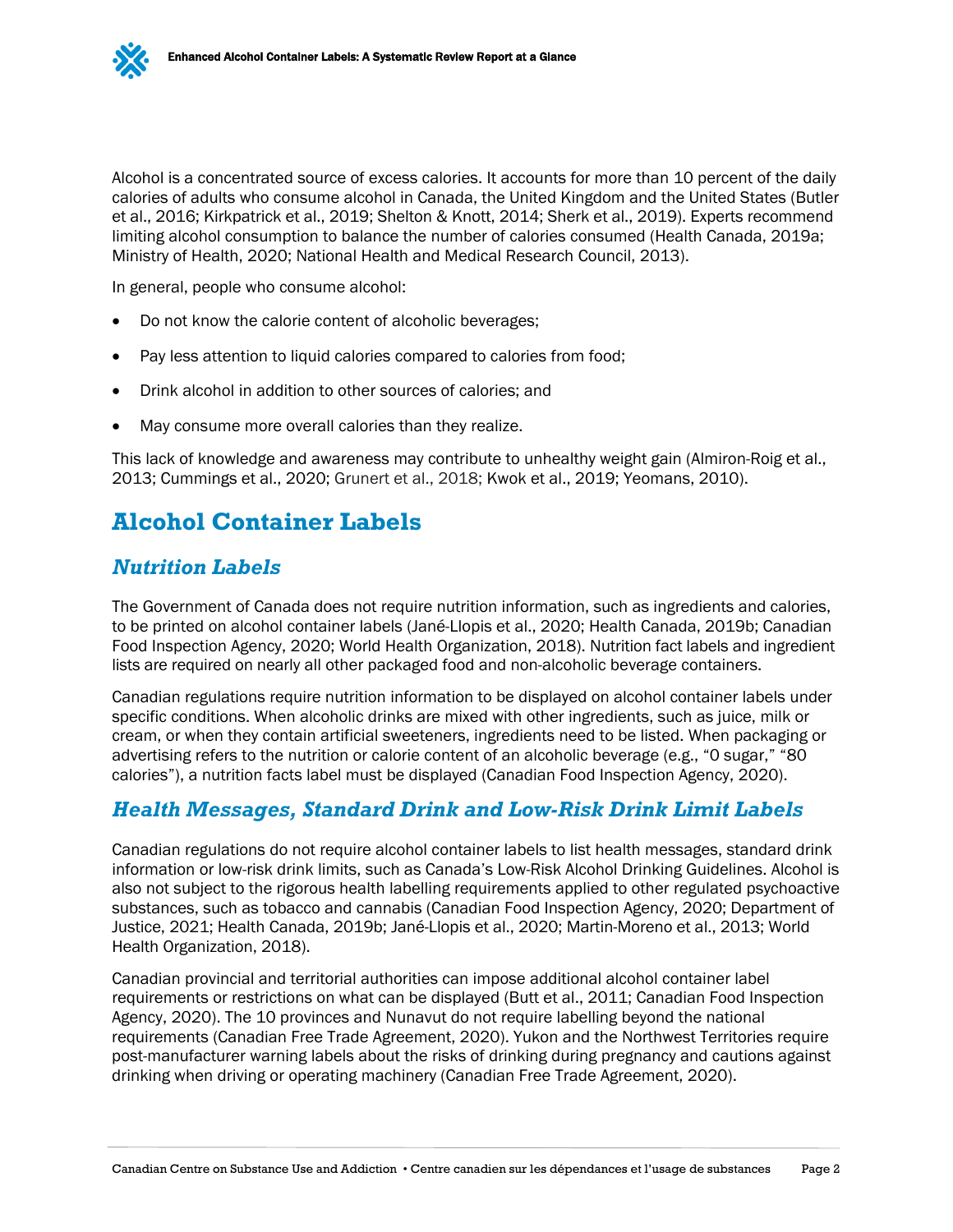There are no regulations preventing alcohol producers from voluntarily displaying nutrition information or other health information on alcohol container labels. Stakeholders in the alcohol industry have made voluntary commitments to provide alcohol nutrition information on labels (Beer Institute, 2020; Euromonitor International, 2021; Petticrew et al., 2017). However, these voluntary commitments are more likely to align with alcohol industry marketing aims than public health aims. More specifically, these voluntary labels will not consistently or fully communicate information to consumers about calories, nutrition or the negative health consequences of alcohol products (O'Brien et al., 2021; Petticrew et al., 2018a; Petticrew et al., 2018b; Stockwell et al., 2020).

# **What Did We Do?**

For the first objective of the report, we systematically reviewed published empirical studies investigating the outcomes from placing nutrition information on alcohol container labels. For the second objective, we systematically reviewed published empirical studies investigating alcohol container labels with health messages, standard drink information and low-risk drinking guidelines. All reviews took place between December 2019 and December 2020.

Key outcomes examined for each type of container label information included:

- Attention to or noticing of labels by consumers;
- Comprehension, perceived effectiveness, and acceptance and support of nutrition label information by consumers;
- Consumer intentions to purchase or consume alcohol; and
- Consumption behaviour.

See the [systematic review](https://www.ccsa.ca/enhanced-alcohol-container-labels-systematic-review-report) for details on the search strategy, article screening process and references.

# **What Did We Find?**

#### *Alcohol Container Labels with Nutrition Information*

For nutrition labels, more specifically alcohol container labels with calorie information and ingredient lists, the results of 15 articles (14 studies) examined suggest that they:

- Support individuals' awareness of and ability to estimate calorie content in alcoholic drinks and alcohol consumed in the past week;
- Have strong public support (mandatory alcohol container nutrition labels providing calorie information and ingredients); and
- Were not associated with intentions to purchase or consume lower-calorie alcohol.

The articles reviewed have insufficient evidence to suggest any conclusions on the effect of calorie information labels on alcohol consumption.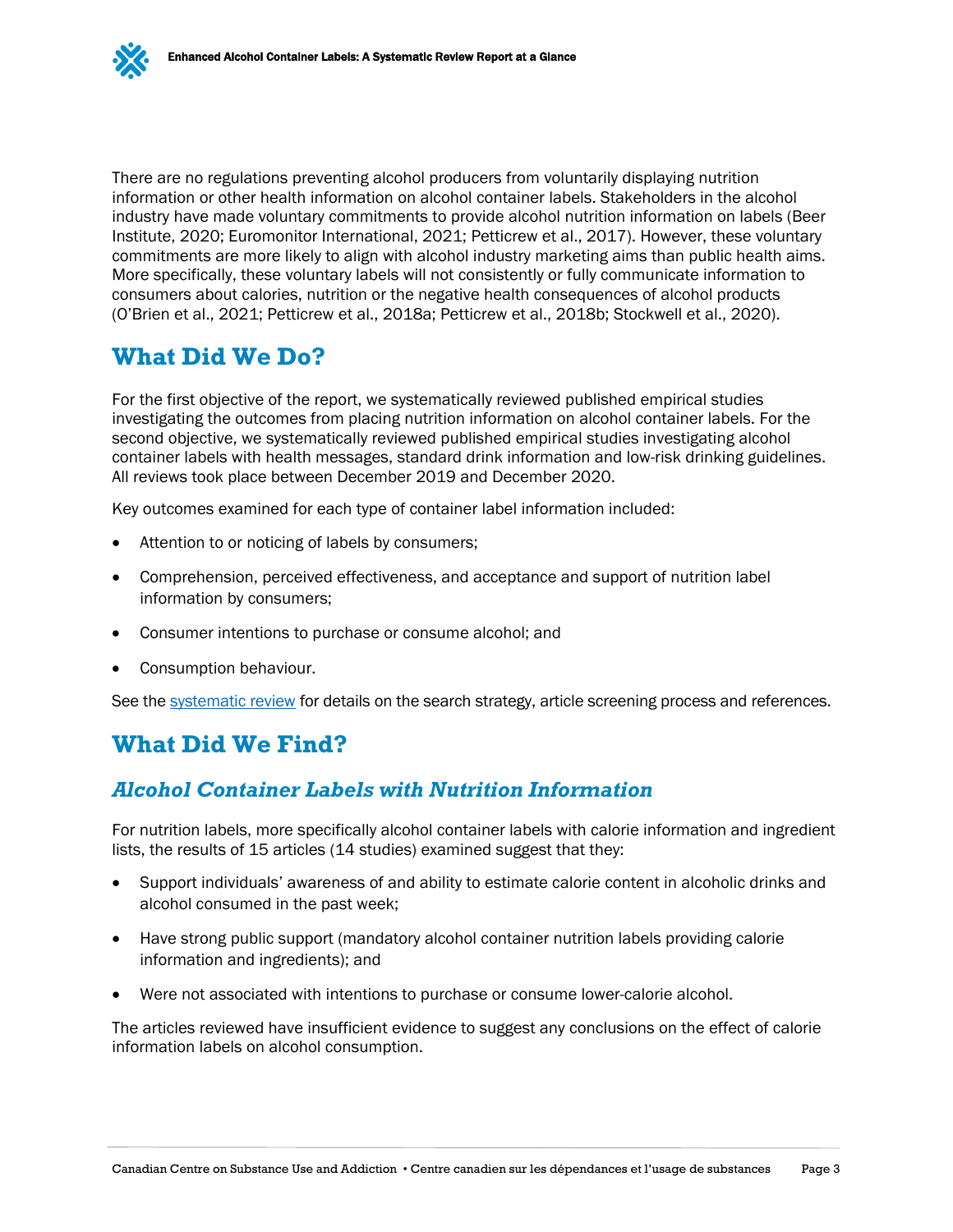Table 1: Summary of Results, Alcohol Container Labels with Nutrition Information

| Outcome                                    | <b>Summary of Results</b>                       | <b>Number of Studies</b> |
|--------------------------------------------|-------------------------------------------------|--------------------------|
| Label attention and noticing               | Little attention paid to information            | Two                      |
| Comprehension                              | Improved calorie estimation accuracy            | Two                      |
| Perceived effectiveness                    | Mixed results                                   | <b>Five</b>              |
| Acceptance                                 | Support for alcohol container nutrition labels  | Seven                    |
| Intentions to purchase and consume alcohol | No impact on intentions, or increase intentions | <b>Six</b>               |
| Alcohol consumption                        | Insufficient evidence                           | One (insufficient)       |

# *Alcohol Container Labels with Health Messages, Standard Drink Information and Drink Limit Guidelines*

### **Labels with Health Messages**

Alcohol container labels with health messages provide information on the health consequences of alcohol (e.g., alcohol can cause cancer). Health message labels that are large, use bright colours, are mandatory, and (in some studies) are applied to plain alcohol containers were more noticeable, more visually attended to, and better recalled by participants.

Evidence from 45 articles (39 studies) shows that alcohol containers with health messages:

- Can increase research participants' knowledge and awareness of alcohol-related health risks, including cancer; and
- Have mixed effects on participants' intentions to consume alcohol or on actual consumption, where some studies showed no effect and others showed decreased intentions and consumption.

Of note, evidence suggests that improving consumer knowledge that alcohol can cause cancer is associated with increased support for effective alcohol pricing policies that reduce per capita alcohol consumption and related harms (Weerasinghe et al., 2020).

### **Labels with Standard Drink**

#### **Information**

Fifteen studies (18 articles) investigated labels with standard drink information. Studies investigating these labels indicate that they support consumers' ability to accurately estimate the number of standard drinks in a container. Understanding and being able to track standard drinks is an essential part of being able to understand and apply low-risk drink limits such as Canada's Low-Risk Alcohol Drinking Guidelines.

#### Standard Drink

A standard drink is a standardized measure of how much alcohol is in an alcoholic drink. In Canada, a standard drink contains approximately 17 ml (13.45 grams) of alcohol. This corresponds to 341 ml of 5% alcohol by volume (ABV) beer, 142 ml of 12% ABV wine and 42 ml of 40% ABV spirits. An alcohol container can contain more or less than one standard drink. This information can be displayed on the container label.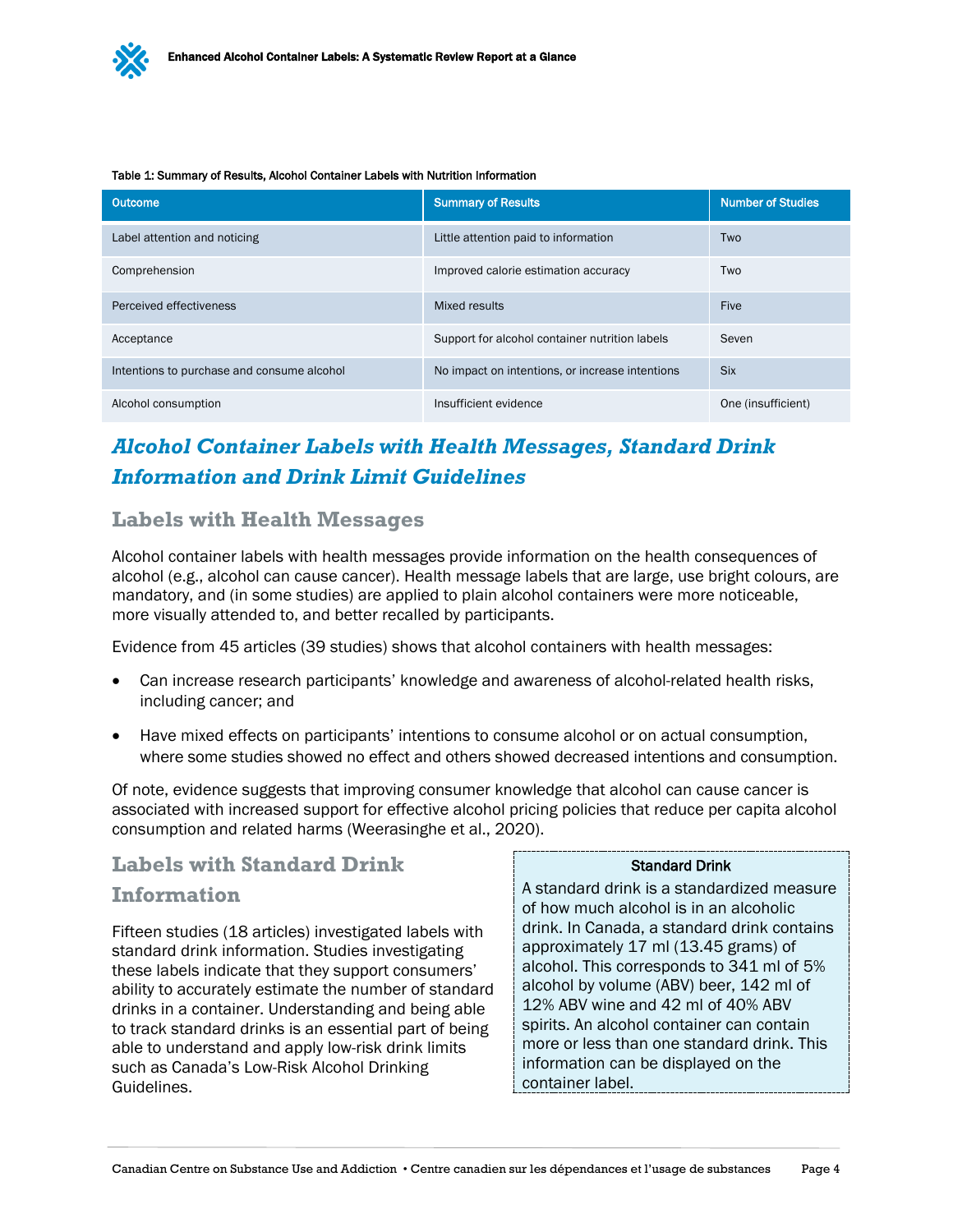

### **Labels with Low-Risk Drinking Limits**

Drinking guidelines provide information about the risks associated with consuming alcohol. Eight studies (12 articles) investigated the effects of labels with drink limit guidelines and showed that:

- Large and brightly coloured drink limit guideline labels were noticeable and improve message recall compared to smaller less colourful labels;
- They improved closely reading, thinking about and talking with others about low-risk drink limits;
- They improved knowledge of drink limit guidelines in Canada and the United Kingdom; and
- They had mixed effects on intentions to drink or on actual alcohol consumption across studies.

#### *Further Research Considerations*

Alcohol container labels have been largely studied in artificial settings. Real-world studies are needed to understand how alcohol consumers react to alcohol container labels in settings where alcohol is purchased instead of lab settings. Implementation of alcohol container nutrition labels should be accompanied by high-quality, real-world evaluations to improve future labelling standards and policies. The container label types presented above can be combined as complementary and can reinforce important information for people who drink alcohol.

## **What Does This Mean?**

There is an opportunity to use alcohol container labels and public education in Canada to support more informed and lower-risk alcohol use. The available scientific evidence suggests that welldesigned alcohol container labels can inform people who use alcohol and support behaviour change.

A small number of studies examining alcohol container nutrition labels have been published in the peer-reviewed literature. Results indicate that nutrition labels:

- Have public support;
- Improve consumers' ability to estimate the calorie content of alcoholic drinks they consume; and
- Increase transparency by ensuring consumers have access to complete information.

The effect of alcohol labels with nutrition information on intentions to purchase or consume alcohol are inconsistent, and there is insufficient evidence to determine the impact on alcohol consumption.

For alcohol container labels with health messages, standard drink information and low-risk drink limits, results from a small number of studies indicate that they:

- Improve consumer knowledge of the label information;
- Are supported by the public; and
- Have mixed effects on intentions to purchase or consume alcohol and on alcohol consumption.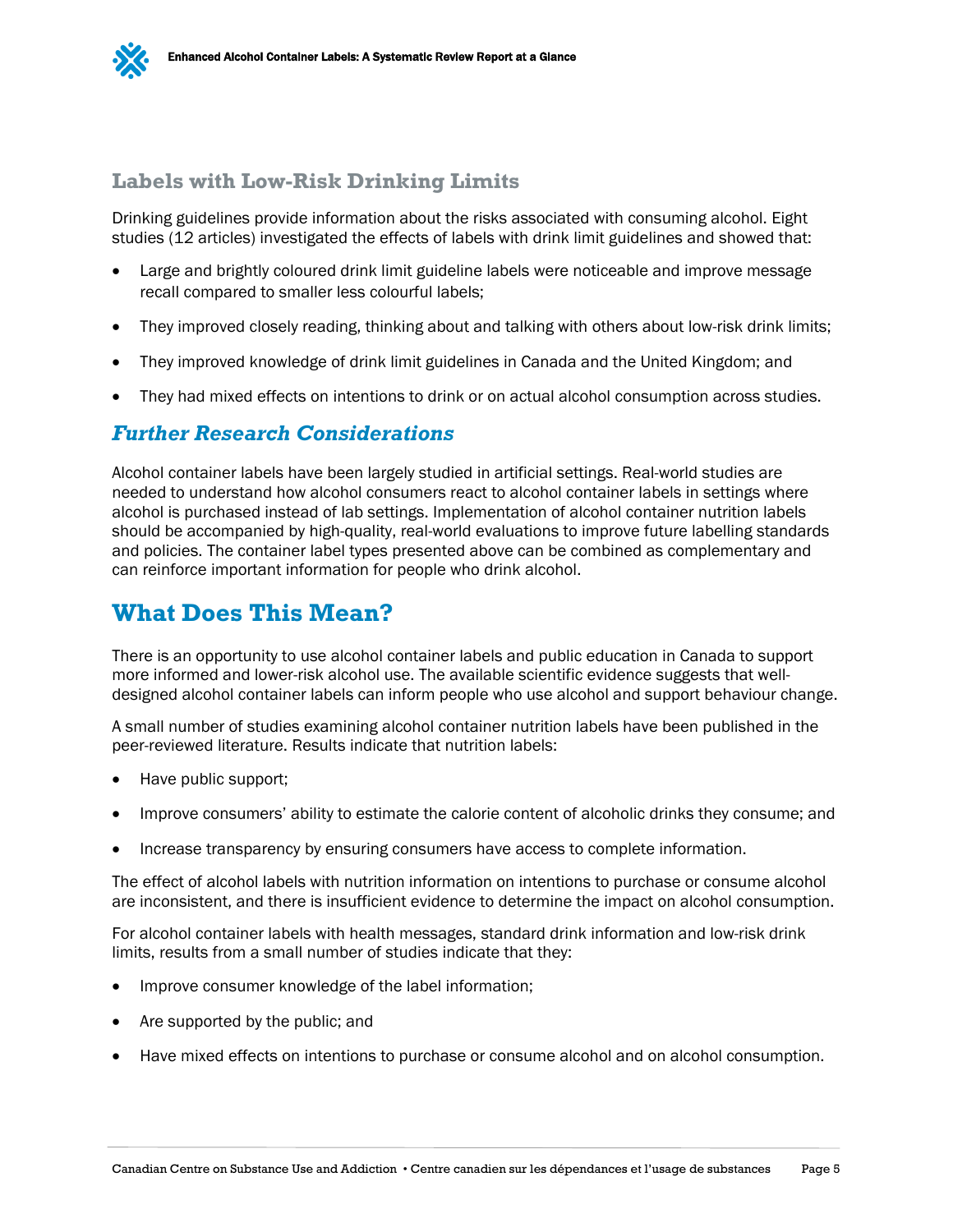

Enhanced alcohol container labels are one way to provide critical information to support Canadians who drink alcohol to make informed and healthier decisions about their alcohol consumption. Please see the **full [systematic review](https://www.ccsa.ca/enhanced-alcohol-container-labels-systematic-review-report)** for additional details.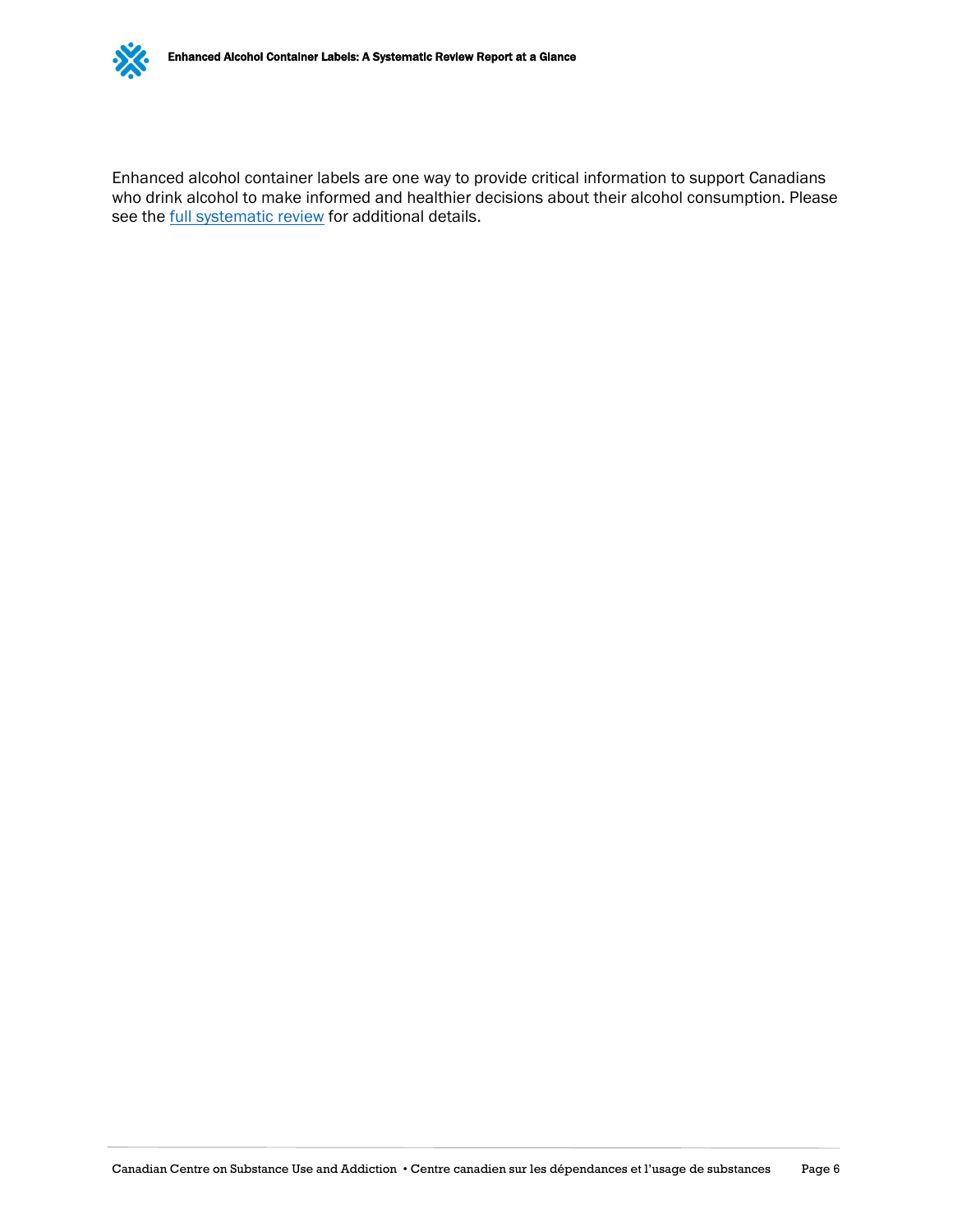

# References

- Almiron-Roig, E., Palla, L., Guest, K., Ricchiuti, C., Vint, N., Jebb, S. A., & Drewnowski, A. (2013). Factors that determine energy compensation: A systematic review of preload studies. *Nutrition Reviews, 71*(7), 458–473.<https://doi.org/10.1111/nure.12048>
- Beer Institute. (2020). Introducing the brewers' voluntary disclosure initiative. <https://www.beerinstitute.org/beer-policy/regulatory/voluntary-disclosure/>
- Butler, L., Poti, J. M., & Popkin, B. M. (2016). Trends in energy intake from alcoholic beverages among US adults by sociodemographic characteristics, 1989–2012. *Journal of the Academy of Nutrition and Dietetics, 116*(7), P1087–1100.e6.<https://doi.org/10.1016/j.jand.2016.03.008>
- Butt, P., Beirness, D., Gliksman, L., Paradis, C., & Stockwell, T. (2011). *Alcohol and health in Canada: A summary of evidence and guidelines for low-risk drinking*. Ottawa, Ont.: Canadian Centre on Substance Use and Addiction. [https://www.ccsa.ca/alcohol-and-health-canada-summary](https://www.ccsa.ca/alcohol-and-health-canada-summary-evidence-and-guidelines-low-risk-drinking)[evidence-and-guidelines-low-risk-drinking](https://www.ccsa.ca/alcohol-and-health-canada-summary-evidence-and-guidelines-low-risk-drinking)
- Canadian Food Inspection Agency. (2020). *Labelling requirements for alcoholic beverages.* [https://www.inspection.gc.ca/food-label](https://www.inspection.gc.ca/food-label-requirements/labelling/industry/alcohol/eng/1392909001375/1392909133296)[requirements/labelling/industry/alcohol/eng/1392909001375/1392909133296](https://www.inspection.gc.ca/food-label-requirements/labelling/industry/alcohol/eng/1392909001375/1392909133296)
- Canadian Free Trade Agreement. (2020). Alcohol laws in Canada. <https://alcohollaws.ca/governments/>
- Canadian Substance Use Costs and Harms Scientific Working Group. (2020). *Canadian substance use costs and harms 2015-2017*. Ottawa, Ont.: Canadian Centre on Substance Use and Addiction. [https://csuch.ca/publications/CSUCH-Canadian-Substance-Use-Costs-Harms-Report-](https://csuch.ca/publications/CSUCH-Canadian-Substance-Use-Costs-Harms-Report-2020-en.pdf)[2020-en.pdf](https://csuch.ca/publications/CSUCH-Canadian-Substance-Use-Costs-Harms-Report-2020-en.pdf)
- Cummings, J. R., Gearhardt, A. N., Ray, L. A., Choi, A. K., & Tomiyama, A. J. (2020). Experimental and observational studies on alcohol use and dietary intake: A systematic review. *Obesity Reviews, 21*(2), Article e12950.<https://doi.org/10.1111/obr.12950>
- Department of Justice. (2021). *Tobacco products labelling regulations (cigarettes and little cigars).* <https://laws-lois.justice.gc.ca/eng/regulations/SOR-2011-177/index.html>
- Euromonitor International. (2021). *Voice of the industry: Alcoholic drinks.* <https://www.euromonitor.com/voice-of-the-industry-alcoholic-drinks/report>
- GBD 2016 Alcohol Collaborators. (2018). Alcohol use and burden for 195 countries and territories, 1990-2016: a systematic analysis for the Global Burden of Disease Study 2016. *Lancet, 392*(10152), 1015–1035. [https://doi.org/10.1016/S0140-6736\(18\)31310-2](https://doi.org/10.1016/S0140-6736(18)31310-2)
- Grunert, K. G., Hieke, S., & Juhl, H. J. (2018). Consumer wants and use of ingredient and nutrition information for alcoholic drinks: A cross-cultural study in six EU countries. *Food Quality and Preference,* 63, 107–118.<https://doi.org/10.1016/J.FOODQUAL.2017.08.005>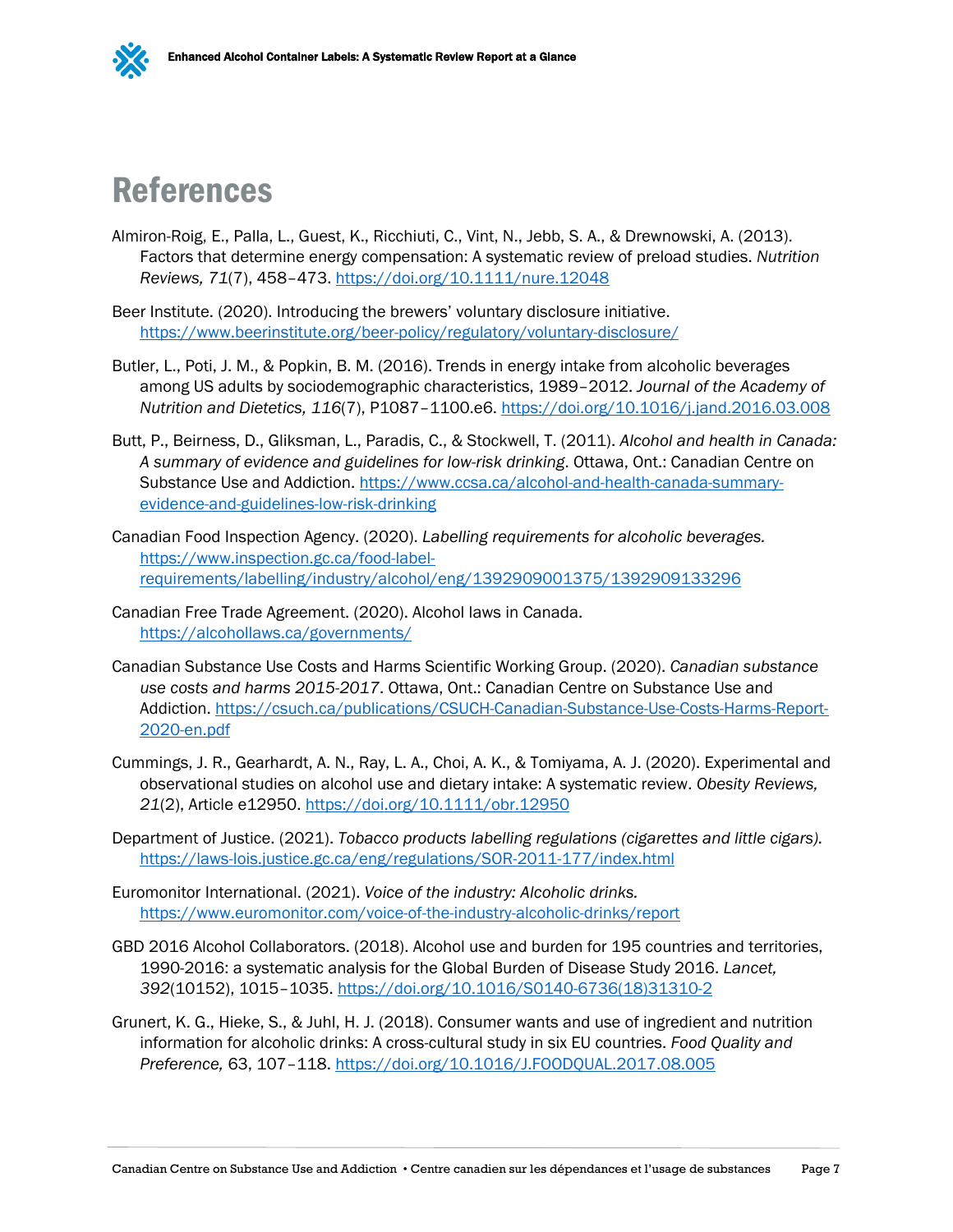

Health Canada. (2019a). *Canada's dietary guidelines*. [https://food](https://food-guide.canada.ca/sites/default/files/artifact-pdf/CDG-EN-2018.pdf)[guide.canada.ca/sites/default/files/artifact-pdf/CDG-EN-2018.pdf](https://food-guide.canada.ca/sites/default/files/artifact-pdf/CDG-EN-2018.pdf)

- Health Canada. (2019b). *Packaging and labelling guide for cannabis products: Requirements under the Cannabis Act and the Cannabis Regulations*. [https://www.canada.ca/en/health](https://www.canada.ca/en/health-canada/services/cannabis-regulations-licensed-producers/packaging-labelling-guide-cannabis-products/guide.html)[canada/services/cannabis-regulations-licensed-producers/packaging-labelling-guide-cannabis](https://www.canada.ca/en/health-canada/services/cannabis-regulations-licensed-producers/packaging-labelling-guide-cannabis-products/guide.html)[products/guide.html](https://www.canada.ca/en/health-canada/services/cannabis-regulations-licensed-producers/packaging-labelling-guide-cannabis-products/guide.html)
- Jané-Llopis, E., Kokole, D., Neufeld, M., Hasan, O. S. M., & Rehm, J. (2020). *What is the current alcohol labelling practice in the WHO European region and what are barriers and facilitators to development and implementation of alcohol labelling policy?* Copenhagen: WHO Regional Office for Europe. [https://www.euro.who.int/en/health-topics/disease-prevention/alcohol](https://www.euro.who.int/en/health-topics/disease-prevention/alcohol-use/publications/2020/what-is-the-current-alcohol-labelling-practice-in-the-who-european-region-and-what-are-barriers-and-facilitators-to-development-and-implementation-of-alcohol-labelling-policy-2020)[use/publications/2020/what-is-the-current-alcohol-labelling-practice-in-the-who-european](https://www.euro.who.int/en/health-topics/disease-prevention/alcohol-use/publications/2020/what-is-the-current-alcohol-labelling-practice-in-the-who-european-region-and-what-are-barriers-and-facilitators-to-development-and-implementation-of-alcohol-labelling-policy-2020)[region-and-what-are-barriers-and-facilitators-to-development-and-implementation-of-alcohol](https://www.euro.who.int/en/health-topics/disease-prevention/alcohol-use/publications/2020/what-is-the-current-alcohol-labelling-practice-in-the-who-european-region-and-what-are-barriers-and-facilitators-to-development-and-implementation-of-alcohol-labelling-policy-2020)[labelling-policy-2020](https://www.euro.who.int/en/health-topics/disease-prevention/alcohol-use/publications/2020/what-is-the-current-alcohol-labelling-practice-in-the-who-european-region-and-what-are-barriers-and-facilitators-to-development-and-implementation-of-alcohol-labelling-policy-2020)
- Kirkpatrick, S. I., Raffoul, A., Lee, K. M., & Jones, A. C. (2019). Top dietary sources of energy, sodium, sugars, and saturated fats among Canadians: Insights from the 2015 Canadian Community Health Survey. *Applied Physiology, Nutrition, and Metabolism, 44*(6), 650–658. <https://doi.org/10.1139/apnm-2018-0532>
- Kwok, A., Dordevic, A. L., Paton, G., Page, M. J., & Truby, H. (2019). Effect of alcohol consumption on food energy intake: A systematic review and meta-analysis. *British Journal of Nutrition, 121*(5), 481–495.<https://doi.org/10.1017/S0007114518003677>
- Manthey, J., Shield, K. D., Rylett, M., Hasan, O., Probst, C., & Rehm, J. (2019). Global alcohol exposure between 1990 and 2017 and forecasts until 2030: a modelling study. *Lancet, 393*(10190), 2493–2502. [https://doi.org/10.1016/S0140-6736\(18\)32744-2](https://doi.org/10.1016/S0140-6736(18)32744-2)
- Martin-Moreno, J. M., Harris, M. E., Breda, J., Moller, L., Alfonso-Sanchez, J. L., & Gorgojo, L. (2013). Enhanced labelling on alcoholic drinks: Reviewing the evidence to guide alcohol policy. *European Journal of Public Health, 23*(6), 1082–1087.<https://doi.org/10.1093/eurpub/ckt046>
- Ministry of Health. (2020). *Eating and activity guidelines for New Zealand adults: Updated 2020.* [https://www.health.govt.nz/system/files/documents/publications/eating-activity-guidelines-new](https://www.health.govt.nz/system/files/documents/publications/eating-activity-guidelines-new-zealand-adults-updated-2020-jul21.pdf)[zealand-adults-updated-2020-jul21.pdf](https://www.health.govt.nz/system/files/documents/publications/eating-activity-guidelines-new-zealand-adults-updated-2020-jul21.pdf)
- National Health and Medical Research Council. (2013). *Australian dietary guidelines.* <http://www.nhmrc.gov.au/guidelines-publications/n55>
- O'Brien, P., Stockwell, T., Vallance, K., & Room, R. (2021). WHO should not support alcohol industry co-regulation of public health labelling. *Addiction, 116*(7), 1619–1621. <https://doi.org/10.1111/add.15462>
- Petticrew, M., Douglas, N., Knai, C., Maani Hessari, N., Durand, M. A., Eastmure, E., & Mays, N. (2017). Provision of information to consumers about the calorie content of alcoholic drinks: Did the Responsibility Deal pledge by alcohol retailers and producers increase the availability of calorie information? *Public Health, 149*, 159–166. <https://doi.org/10.1016/j.puhe.2017.04.020>